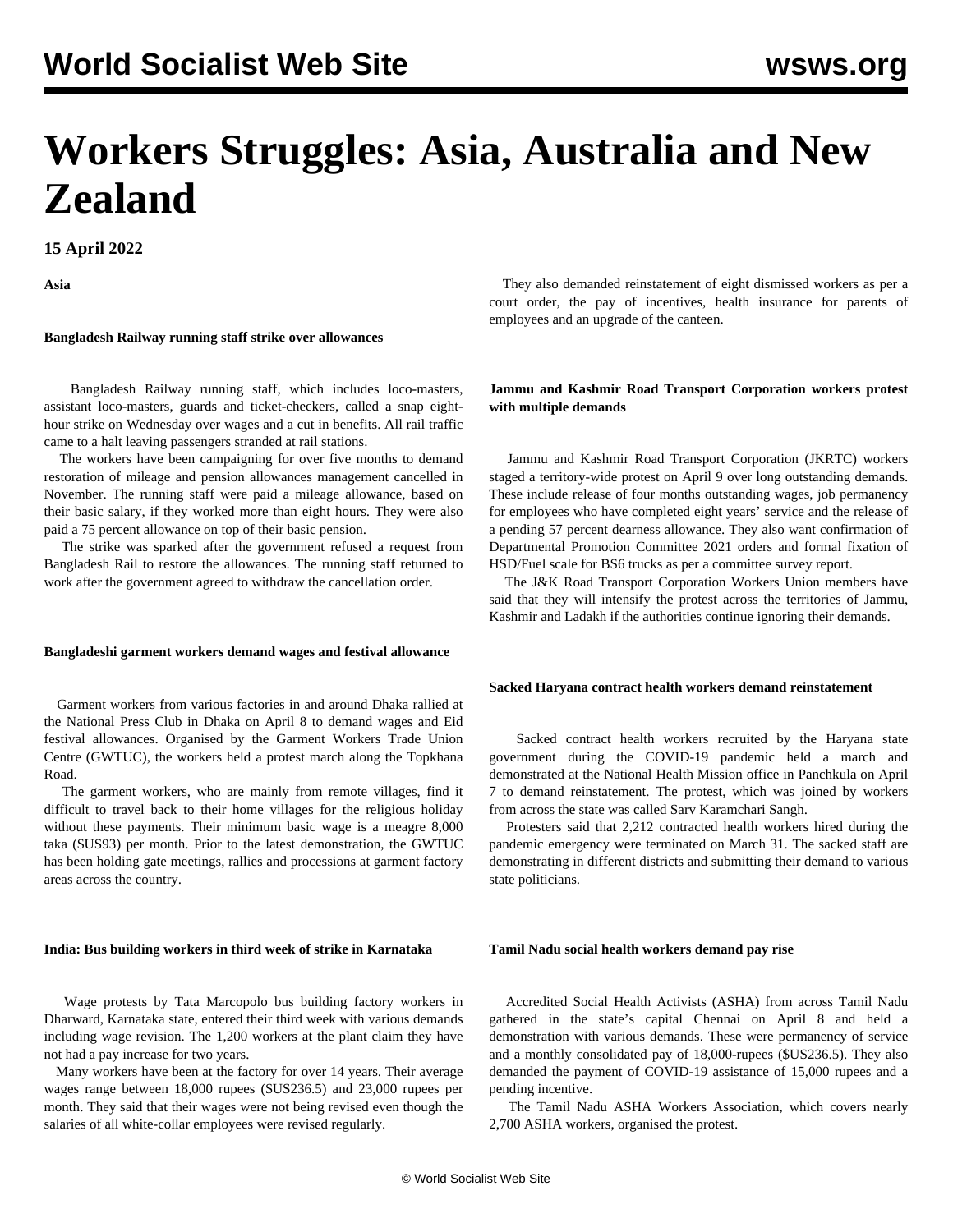#### **Rajasthan municipal workers in Jaipur on strike**

 Clerical staff, sanitation workers and fire department staff from the Jaipur Municipal Corporation (JMC) Heritage, in Rajasthan state went on strike on April 7 over non-payment of salaries. Due to non-clearance of bills for the last six months, civic contractors of the corporation are already on an indefinite strike.

 JMC management claimed it was not possible to pay any wages to the employees as they are short on finances and are waiting for assistance from the Rajasthan government.

# **National Child Labour Project teachers in Punjab demand unpaid salaries**

 Teachers employed in the National Child Labour Project (NCLP) rallied outside the deputy commissioner's office in Jalandhar on April 6 and staged a *dharna* (sit-down protest) on the road blocking traffic from 11 a.m. to 3 p.m.

 Teachers demanded pending salaries and accused the Punjab government of ignoring their grievances. Protesters said they had not been paid for the past 18 months.

 The NCLP was established by the government to provide education to the children of labourers. It focuses on both education and rehabilitation of child workers or the adolescents engaged in meagre jobs. There are around 1,350 students in 27 evening schools, each with 50 students.

#### **Construction materials manufacturing workers in Puducherry strike**

 Workers at the Larsen and Toubro (L&T) construction materials manufacturing plants in Puducherry have been on indefinite strike since March 15 and have occupied the company's four plants. The plants employ 150 permanent workers and over 1,000 non-permanent workers who have never been given a contract despite ongoing employment for between 5 and 25 years.

 The workers' long outstanding demands include equal pay for equal work, double pay for overtime, proper deduction of Employee State Insurance and Provident Fund contributions, job permanency for those who have completed more than two years of service and an end to 12-hour shifts.

 The company has appealed to the High Court to order the eviction of the striking workers from inside the plants.

# **Australia**

### **Queensland: PN Coal threatens to lockout train drivers**

 Coal rail transport company Pacific National Coal (PN Coal) in Queensland has threatened to lockout over 180 members of the Rail Tram and Bus Union (RTBU) on April 19 in response to a planned one-hour stoppage on that date. Some 97 percent of members voted to impose work bans on March 4 after rejecting the company's proposed enterprise agreement.

 Negotiations for a new agreement have been ongoing for over seven months. The RTBU want PN Coal to lift wages and conditions, bring its workers into line with other rail freight operators. As well as a pay increase, workers are also calling for family friendly rosters and other demands.

#### **Victoria: Brimbank City Council workers walk out**

 Australian Services Union (ASU) members at Brimbank City Council, in metropolitan Melbourne, walked off the job for two hours on Wednesday morning in opposition to the council's low pay increase enterprise agreement. The council has offered annual increases in the threeyear agreement of just 1.75, 1.5 and 1.5 percent.

 This is a pay cut when compared to the official consumer prices inflation rate of 3.5 percent for 2021, which is forecast to rise over 4 percent in 2022. Council management has refused to improve its offer and closed off negotiation until the end of the month.

#### **New South Wales ambulance paramedics take industrial action**

 Ambulance Division of the Health Services Union (ADHSU) members are maintaining state-wide work bans imposed on April 7 in their campaign for a 5.5 percent pay increase this year.

 The limited work bans are aimed at causing administrative inconvenience to New South Wales Ambulance with minimum effect for the public. Some of the bans not completing certain paperwork, restricting staff movements to fill vacant shifts and no patient transfers between hospitals.

 The Liberal state government, through the Industrial Relations Commission, imposed a wage freeze on state public sector employees in October 2020, claiming it was necessary due to COVID-19 "disruption" to the economy. Pay increases due in 2020–21 were limited to 0.3 percent. The ADHSU claims that a 5.5 percent wage increase, or higher, is needed to make up for the pay cut and to bring New South Wales paramedics' pay in line with colleagues in other states.

# **Unions covering PHI helicopter engineers call off planned strike in Western Australia**

 Two weeks of industrial action planned for April 15 by engineers from Petroleum Helicopters International (PHI) in Western Australia was called off at the last minute by the Offshore Alliance after the company agreed to resume negotiations.

 The Offshore Alliance (OA), the enterprise bargaining unit that represents 15 members of the Australia Licensed Aircraft Engineers Association (ALAEA) claimed that PHI indicated it was willing to revise its proposed enterprise agreement.

 PHI transfers workers between offshore LNG platforms and onshore facilities at Broome in northern Western Australia. The engineers want